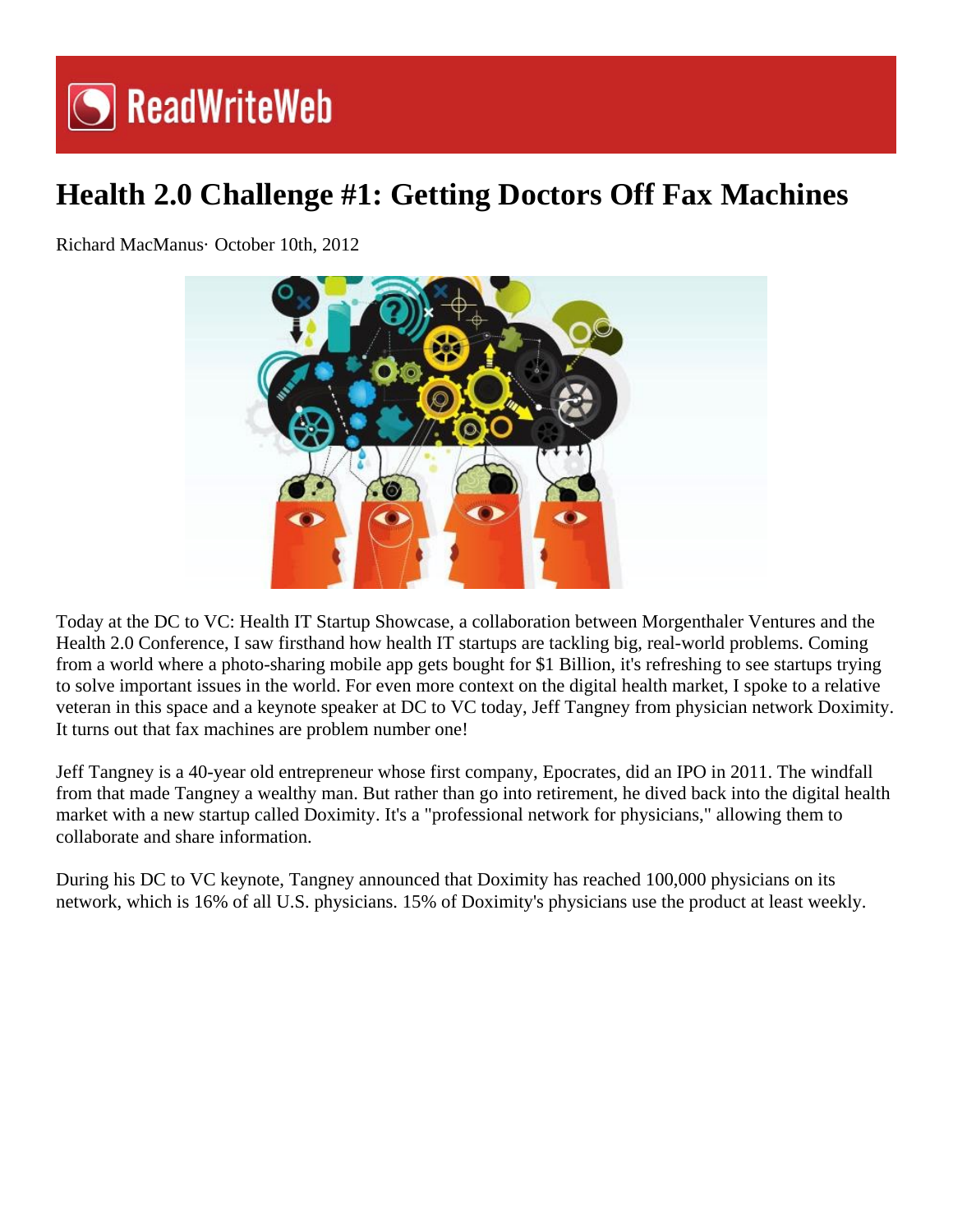|                                           |                                                                                              |                                      | Graham Steell, MD   Sign out                                              |
|-------------------------------------------|----------------------------------------------------------------------------------------------|--------------------------------------|---------------------------------------------------------------------------|
| doximity                                  | <b>IRounds</b>                                                                               | DocText My Profile<br><b>DocNews</b> | Colleagues<br>Hospitals<br><b>Pharmacies</b>                              |
| <b>Search Results</b>                     |                                                                                              | Show Map                             |                                                                           |
| <b>Advanced People Search</b>             | Name                                                                                         | Specialty                            |                                                                           |
| Alperin<br>First                          | Peter Alperin 2011<br>201 Mission St. San Francisco, CA, 94105                               | Internal Medicine                    | Invite others to Doximity<br>billy@osler.com<br>Invite                    |
| Last                                      | El Add as Collrague   6 millial colleagues                                                   |                                      | Invite colleagues<br>from Facebook                                        |
| ÷<br>Any Language                         | Michael David Alperin<br>Department of Veterans Affairs Medical Center, Portland, OR, 97239. | Family Medicine                      |                                                                           |
| ÷<br>Any Gender                           | <b>D</b> Add as Coleague                                                                     |                                      | <b>Vy</b> Find a Specialist                                               |
| ٠<br>Any Specialty<br>٠<br>Anywhere in US | Jeremy Alperin and<br>1900 Mckinney Ave, Dallas, TX, 75201                                   | Otoliaryngology (ENT)                | People you may know See all -                                             |
| ŧ<br>Any Med School                       | <b>D</b> Add as Coleague                                                                     |                                      | Shelley Berson, MD<br>ENT. in West Nyack, NY<br>Nyack Hotestal            |
| $\ddot{\phantom{a}}$<br>Any Affiliation   | Adam B Alperin<br>6301 S. Modintock Dr. #215. Tempe, AZ, 85283                               | Obstehlics & Gynecology              | Jeffrey Oppenheim, MD<br>Neurosung In Suffern, NY<br>Minterde EdinatedRad |

One quote from Tangney during his speech on stage really brought home how difficult the digital health space is. He said that "fax machines are the lingua franca of healthcare." According to Tangney, 15 billion pages of faxes are sent in the U.S. every year.

Indeed, when I asked Tangney after his keynote what are the main features of Doximity, he replied that eFaxing is one of the top ones. Even with a modern electronic tool like Doximity, faxing is ingrained in the workflow of physicians. Or as Tangney put it to me, "it's still an industry that runs by and large by the fax machine" - as well as doctors talking to each other on the phone. So moving physicians to digital communication and recordkeeping is hard.



But who can blame doctors, because they're forced to be very vigilant about patient privacy and legal compliance risks every day. I asked Tangney about how these factors influence the adoption of Electronic Health Records (EHRs) by hospitals and physician practises, which has been generally slow. I described my own experience as a patient with diabetes type 1 - I said it's frustrating that I cannot share my daily blood sugar readings electronically with my doctor.